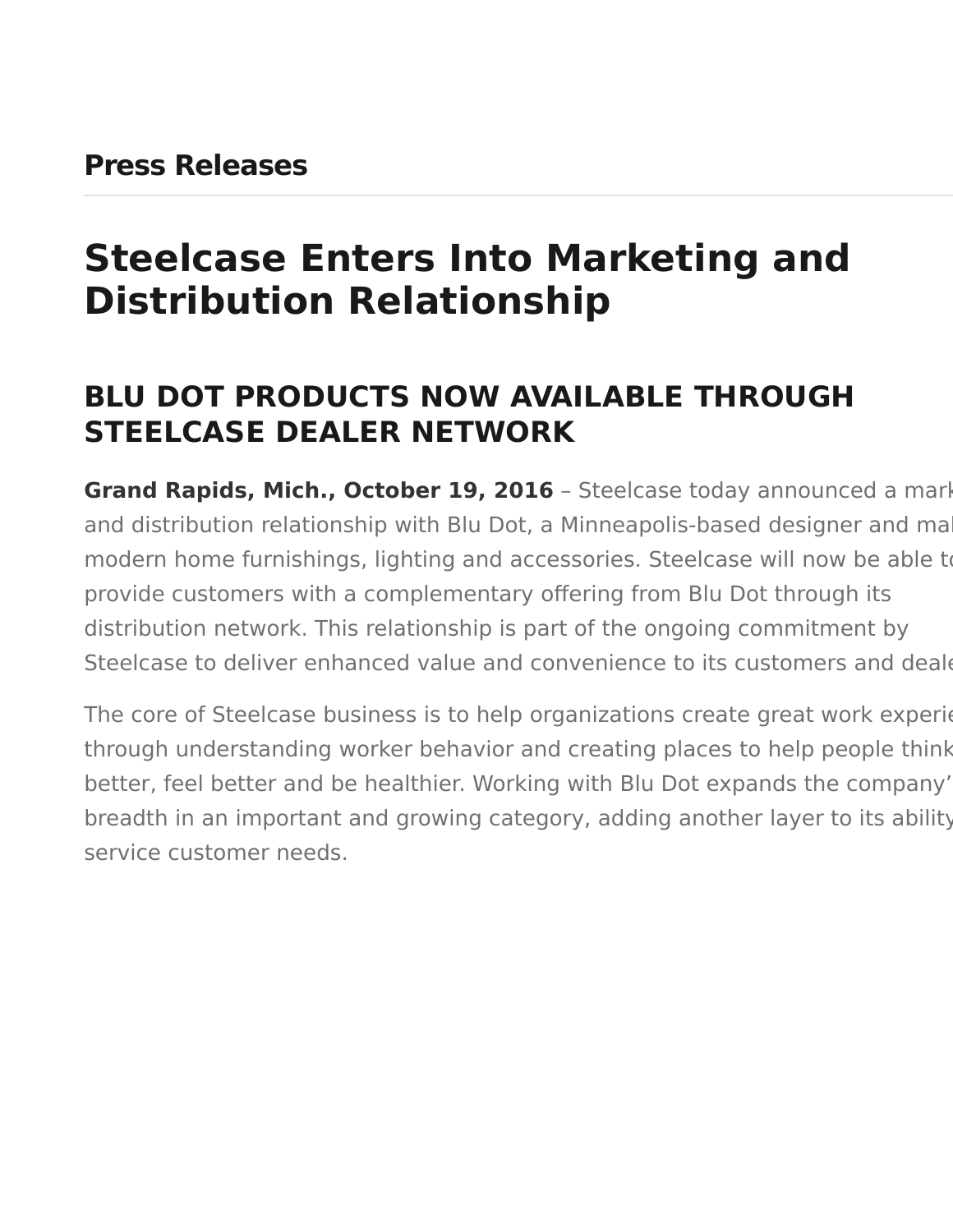"We see an interesting cultural movement, as organizations want to create inspi places unique to their culture and brand," said Allan Smith, vice president, global marketing, Steelcase. "We want to make that easier for them, and providing Blu products through our distribution network immediately gives our customers acce a broad range of modern lounge, table, lighting and accessory offerings complementary to our own products."

Founded in 1997, Blu Dot offers a wide array of modern home furnishings includ accessories like rugs and lighting.

"Since our founding, we have been committed to creating good, well-priced, mo designs for broader audiences. In the past few years, we have experienced enor growth in the office segment as companies use our wide collection to personalize their spaces. With Steelcase, we're able to reach their entire dealer network with convenient tools, ordering platforms and logistics that will make specifying Blu Dot even easier. We couldn't be more excited about this new relationship," said John Christakos, Blu Dot CEO.

Steelcase will make the full Blu Dot product line available through the Steelcase Dealer Network. Dealers will order from Blu Dot and products will ship with Steel orders. The process will be managed through the Steelcase order entry and transportation network. Steelcase dealers can begin to order Blu Dot products immediately.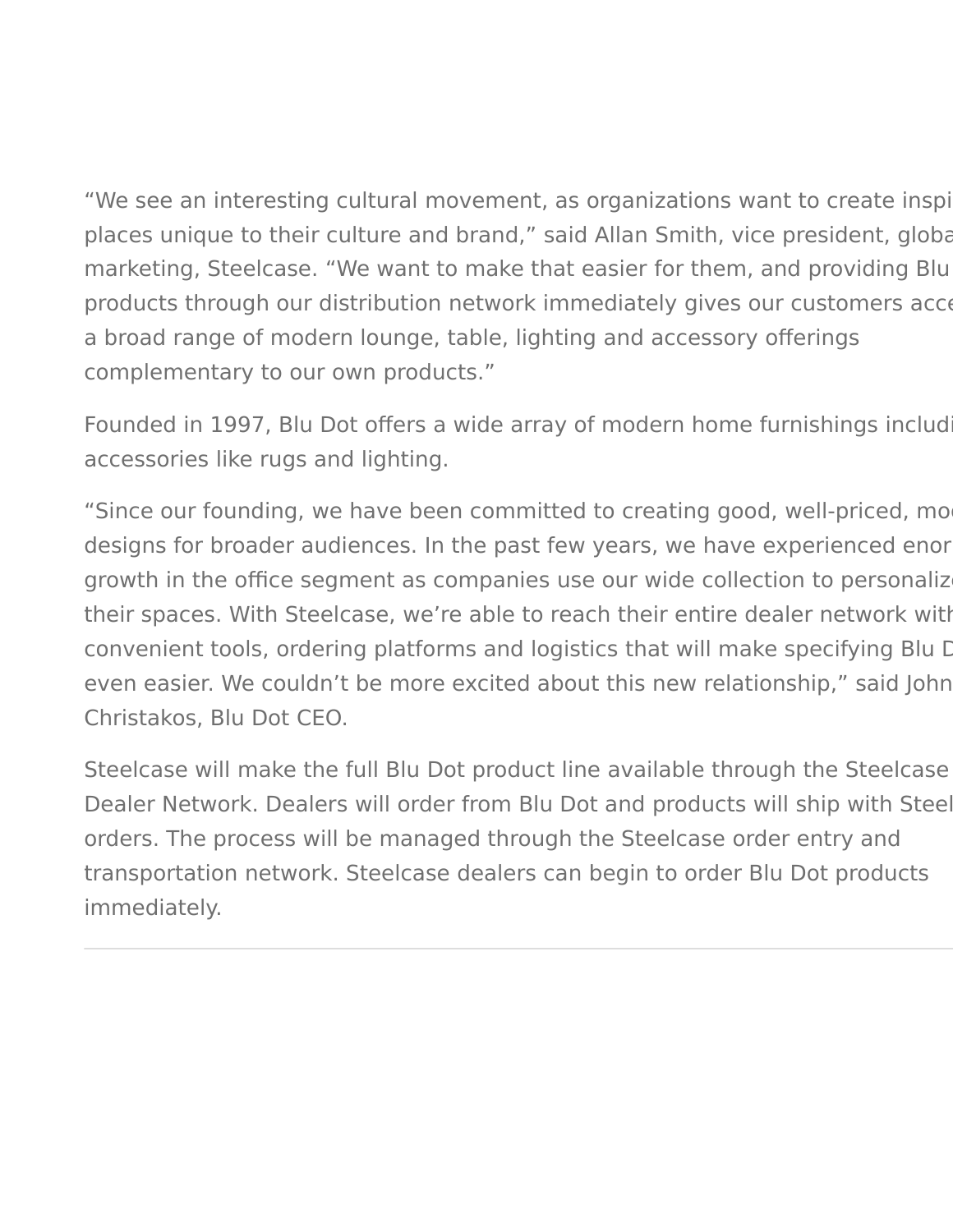#### **About Steelcase Inc.**

For over 100 years, Steelcase Inc. has helped create great experiences for the w leading organizations, across industries. We demonstrate this through our family brands – including Steelcase®, Coalesse®, Designtex®, PolyVision® and Turnstone®. Together, they offer a comprehensive portfolio of architecture, furni and technology products and services designed to unlock human promise and support social, economic and environmental sustainability. We are globally accest through a network of channels, including over 800 dealer locations. Steelcase is global, industry-leading and publicly traded company with fiscal 2016 revenue of billion.

#### **About Blu Dot**

Blu Dot was founded in 1997 by three designers, John Christakos, Maurice Blank Charlie Lazor. As they were furnishing their first homes, the things they liked the couldn't afford and the things they could afford they didn't like - and so, Blu Dot born. Blu Dot's collection spans multiple categories of home and office furnishing and is sold online and through Blu Dot stores in the U.S. and internationally. The work has won numerous design awards and has been exhibited in prominent museums such as the Centre Pompidou, Cooper Hewitt National Design Museum Walker Art Center and MoMA. The company is privately held and is headquartere Minneapolis, MN.

#### **Contact**